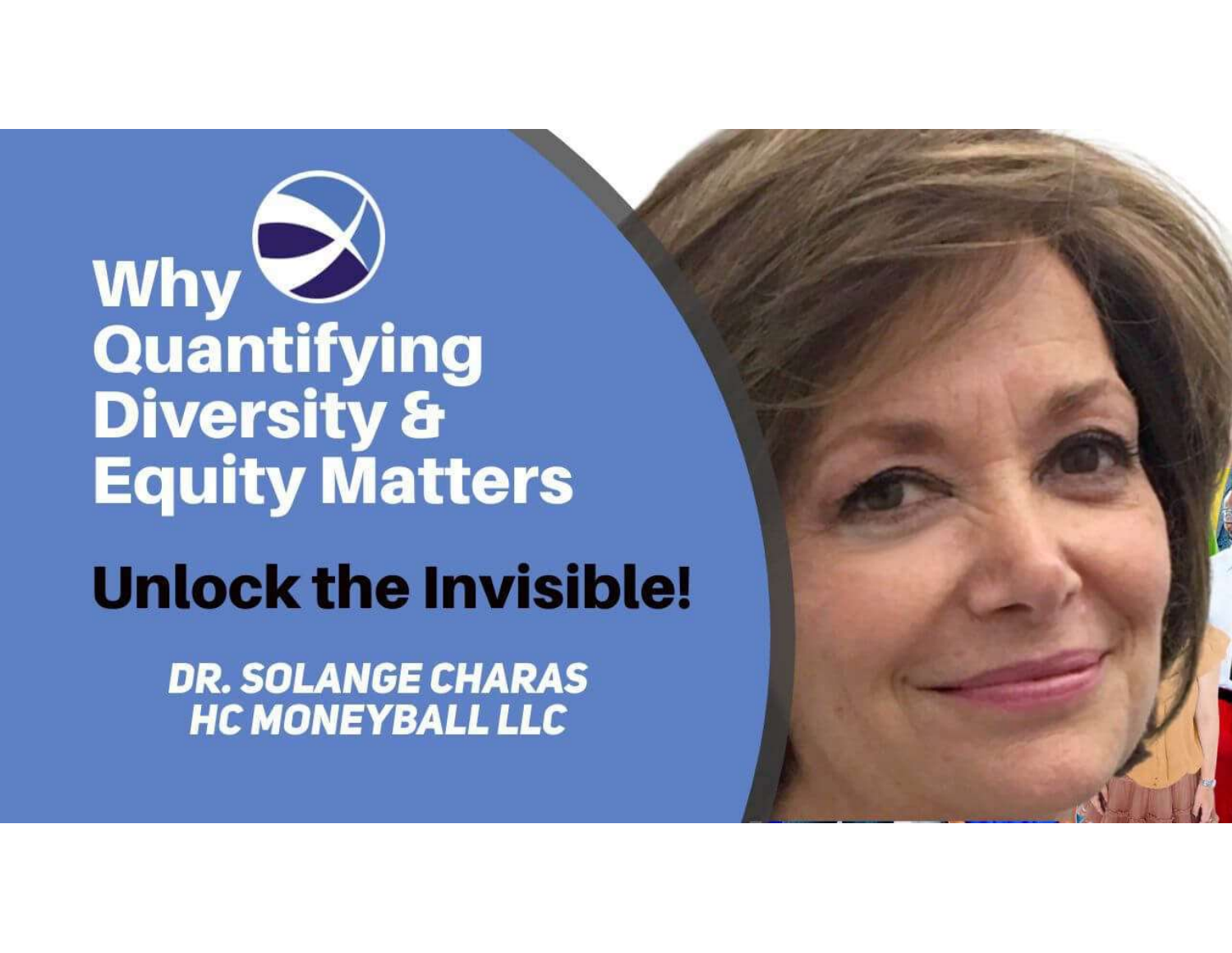

# **SUCCESS** PERFORMANCE **SOLUTIONS**

RECRUIT FASTER, HIRE SMARTER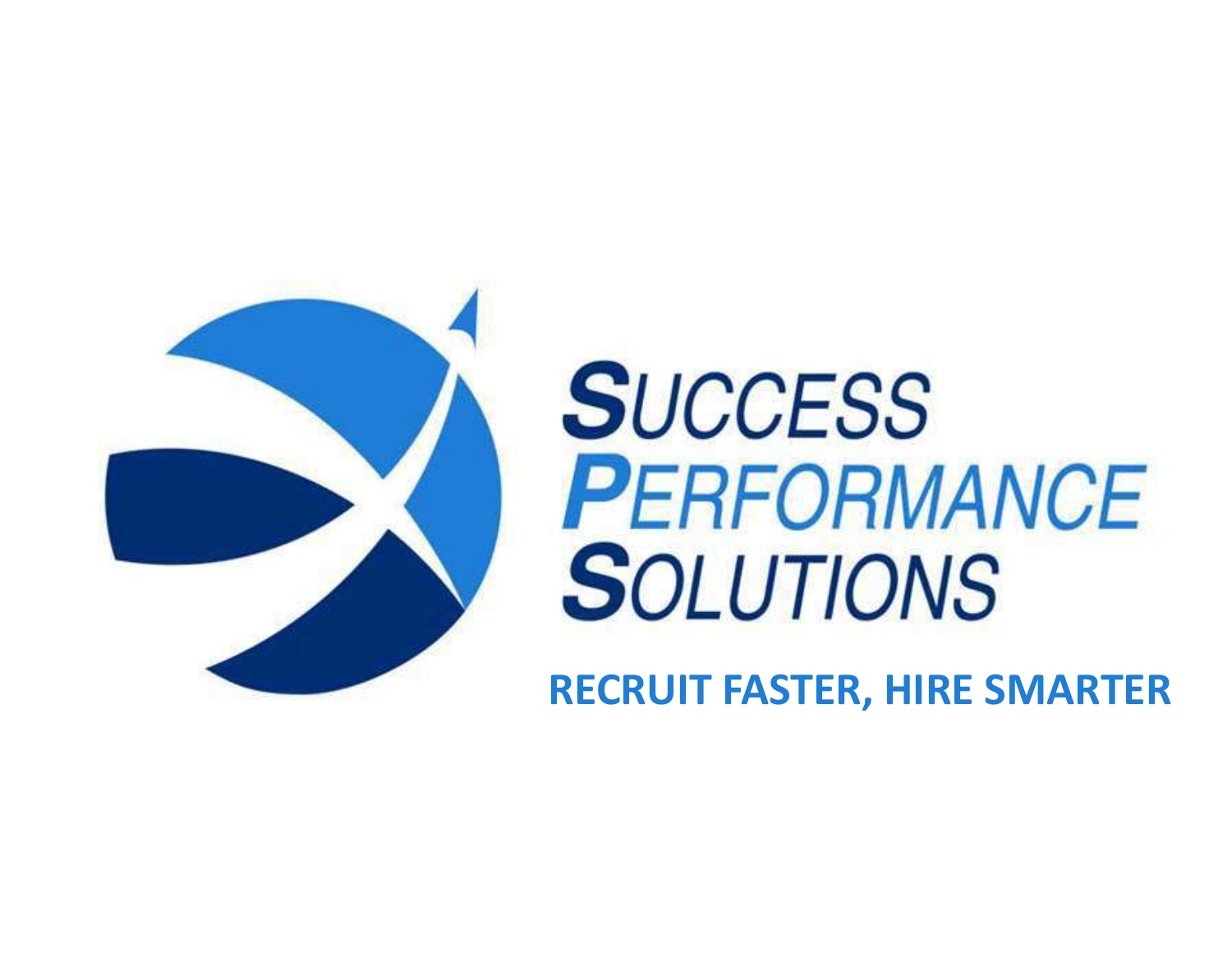

### TEXT rag4free to 64600

Win a signed copy of "Recruiting in the Age of Googlization"

Selected by Book Authority as Top 10 Best HR and Recruiting Book of All-Time!

Ira S Wolfe. Success Performance Solutions. Copyright 2020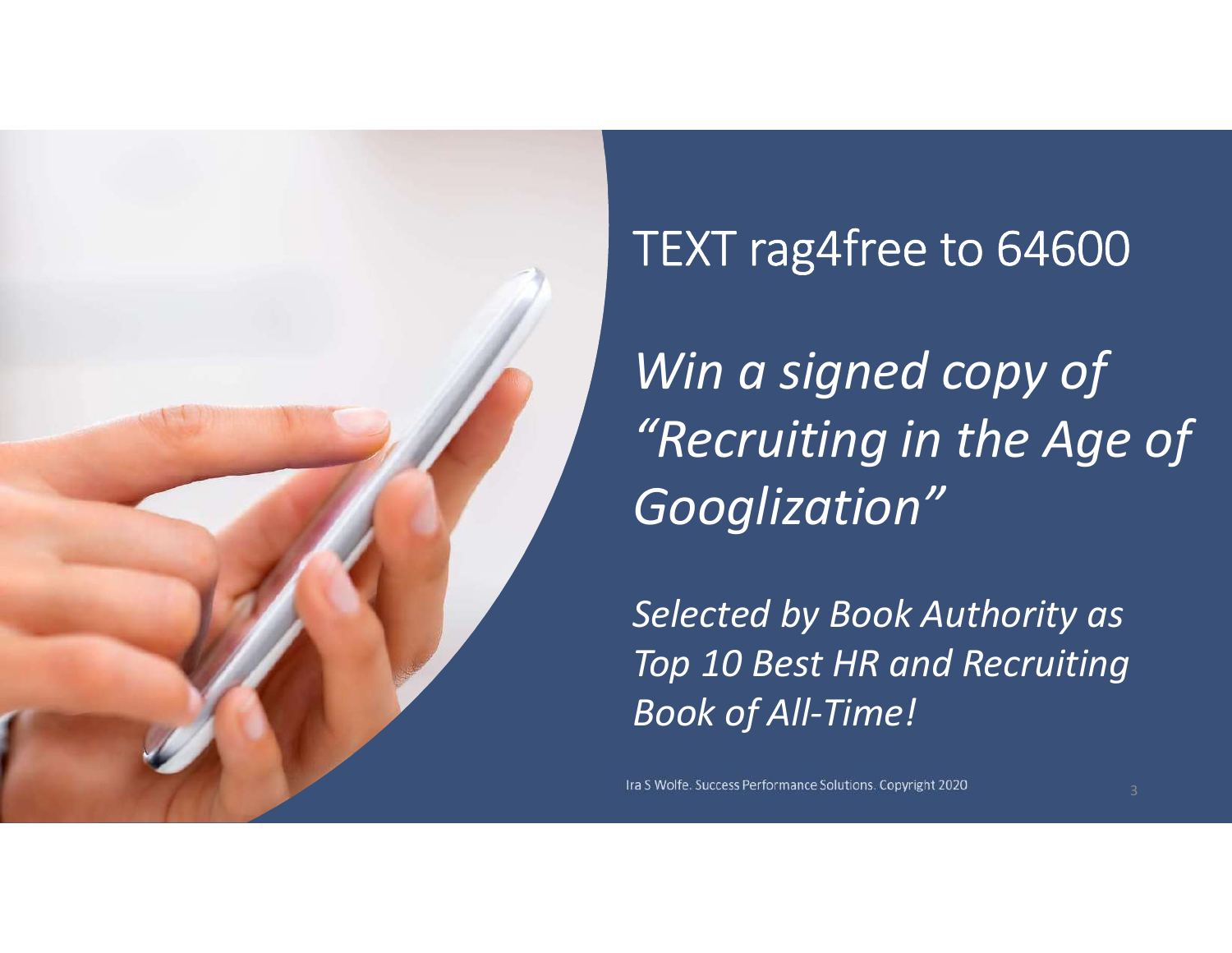

# Ira Wolfe and Dr. Solange Charas Why Quantifying Equity Matters



Propriétary and Confidential, ©2020 HCMoneyball, LLC, All Rights Reserved.

1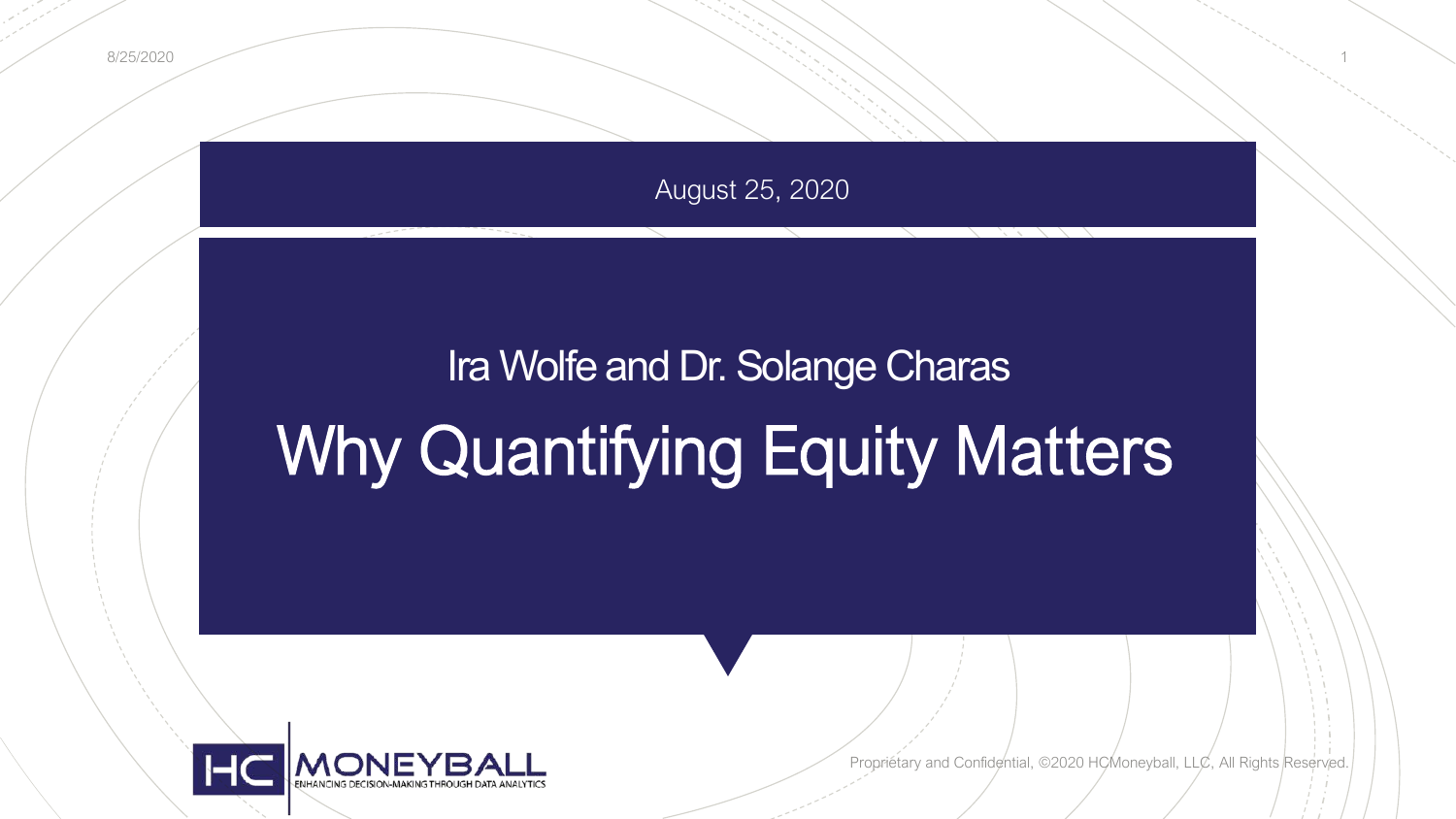

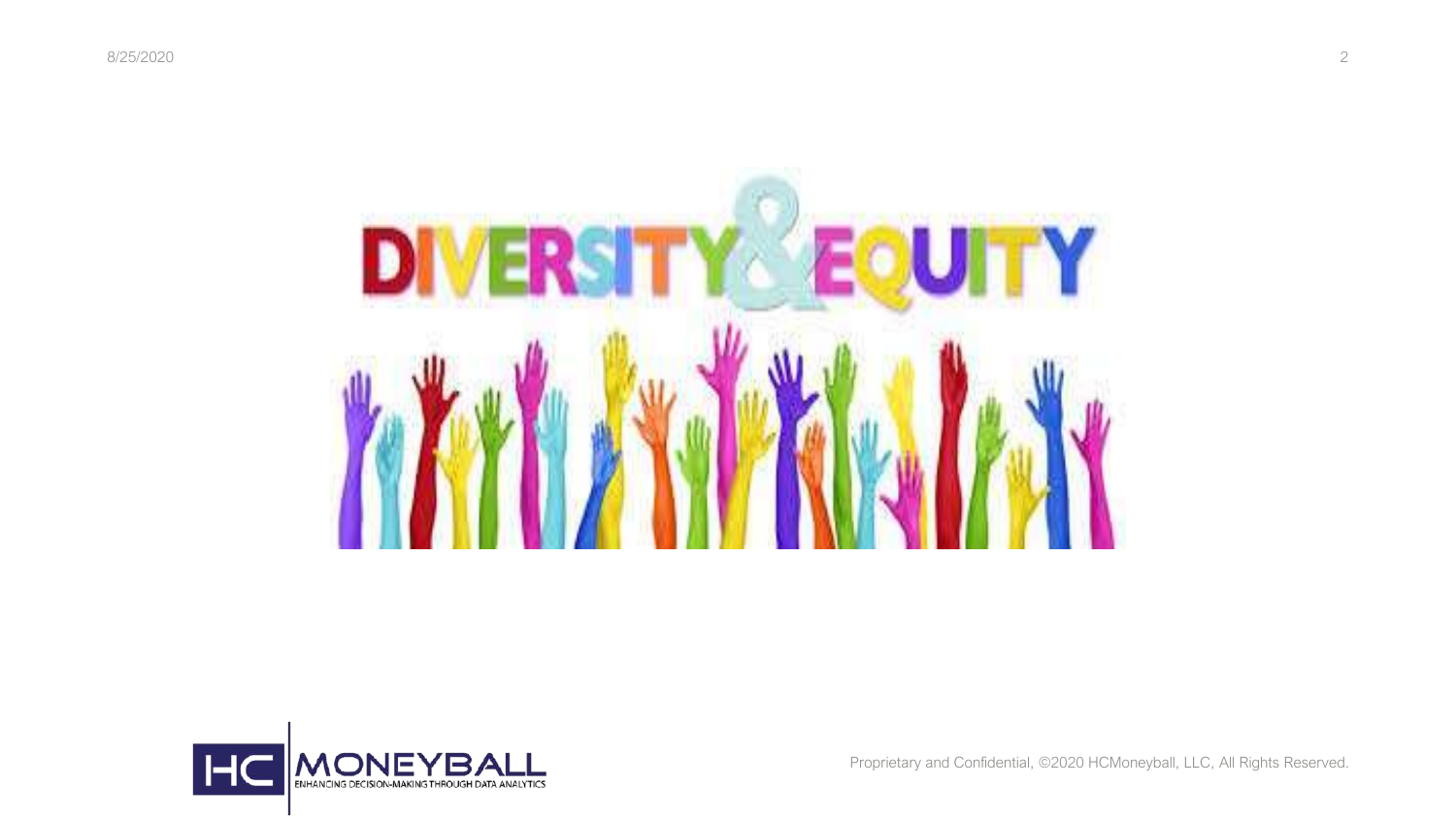

### DOING THE RIGHT THING



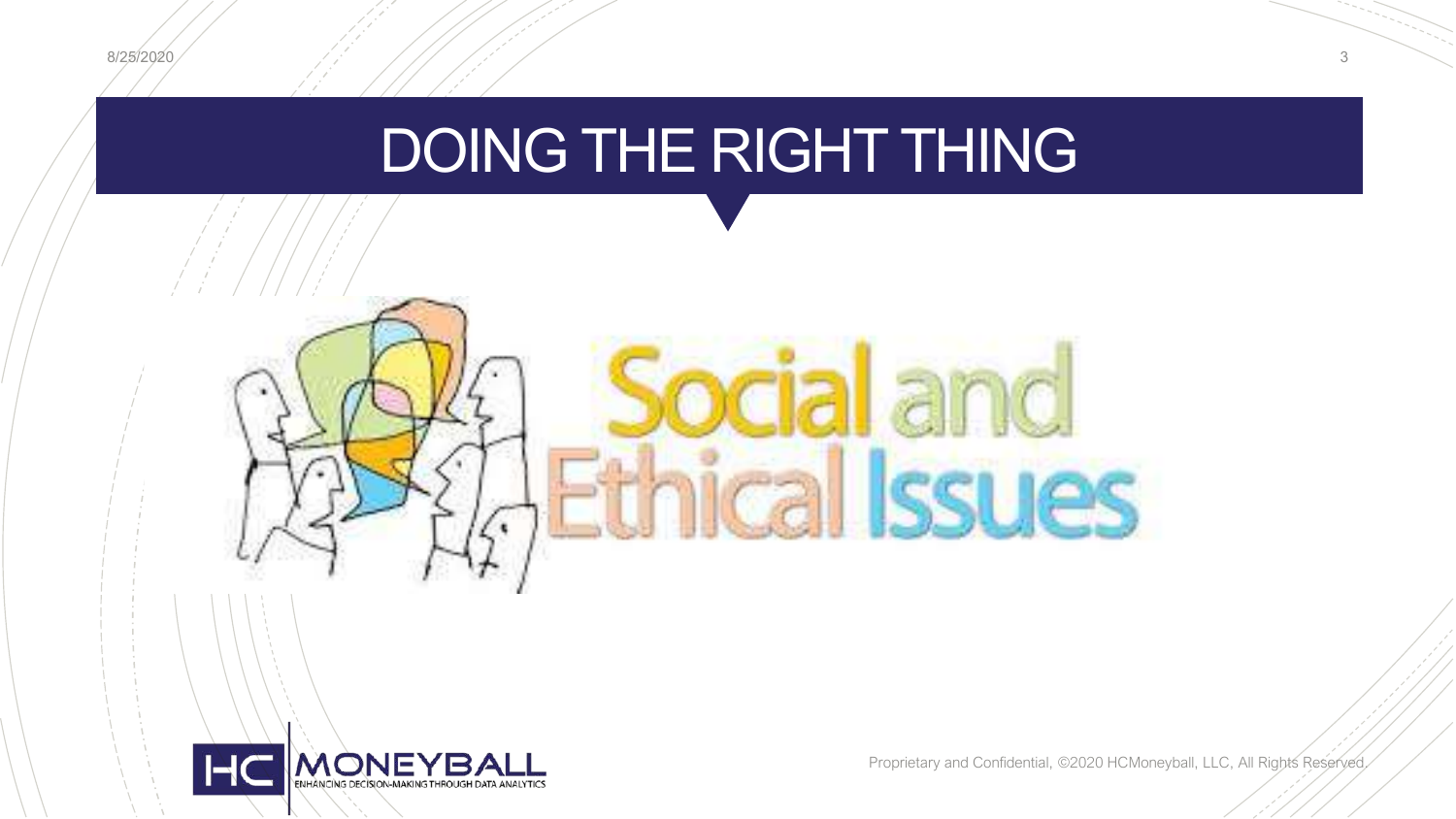





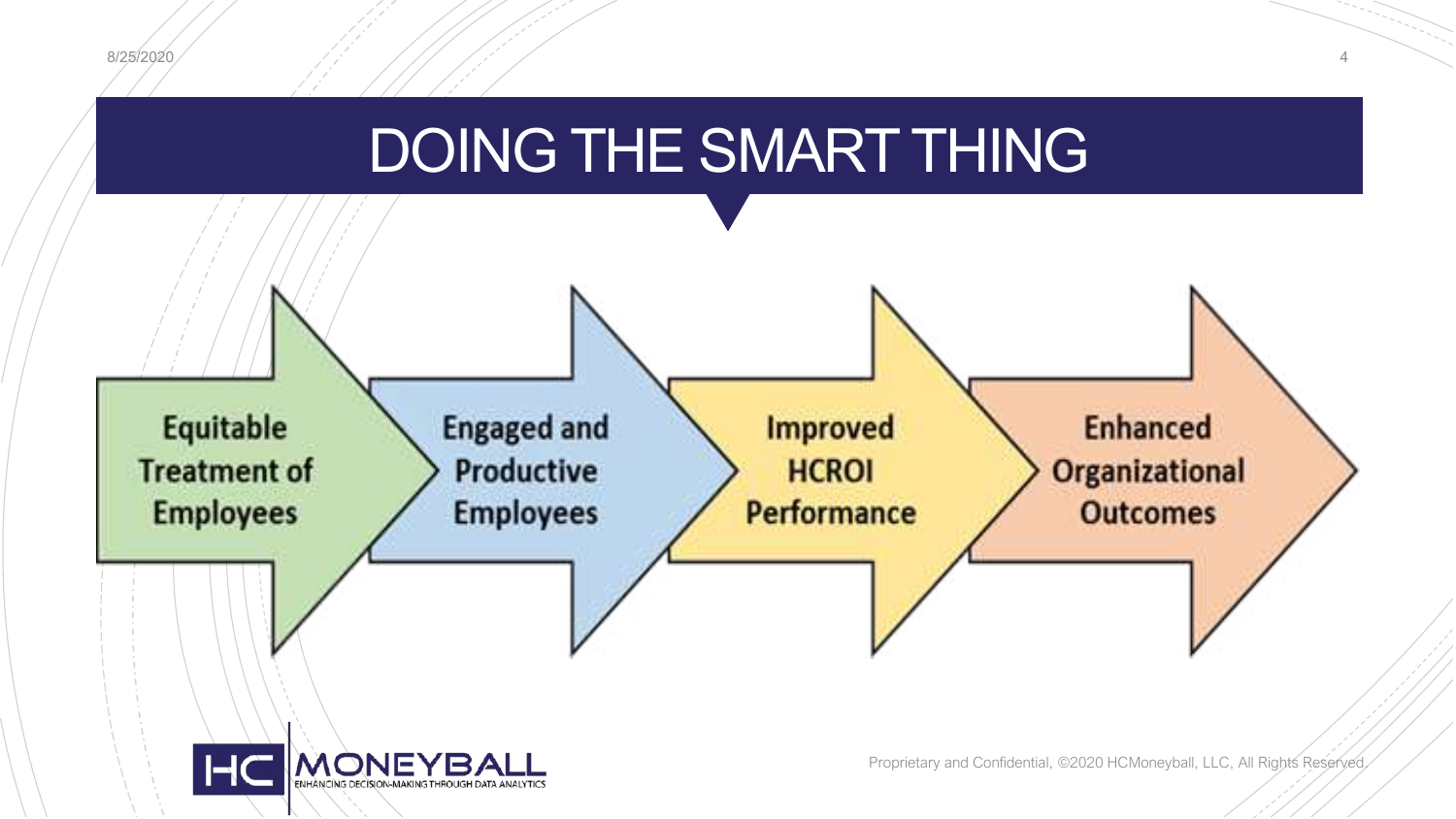

### MEASURING PERFORMANCE

### **EQUITY**

 $\blacksquare$  Pay Equity – Are pay practices biased? Are all ethnic and gender categories in all job categories treated fairly?





**Training Equity – Which ethnic and gender** categories receive the benefit of training investment?

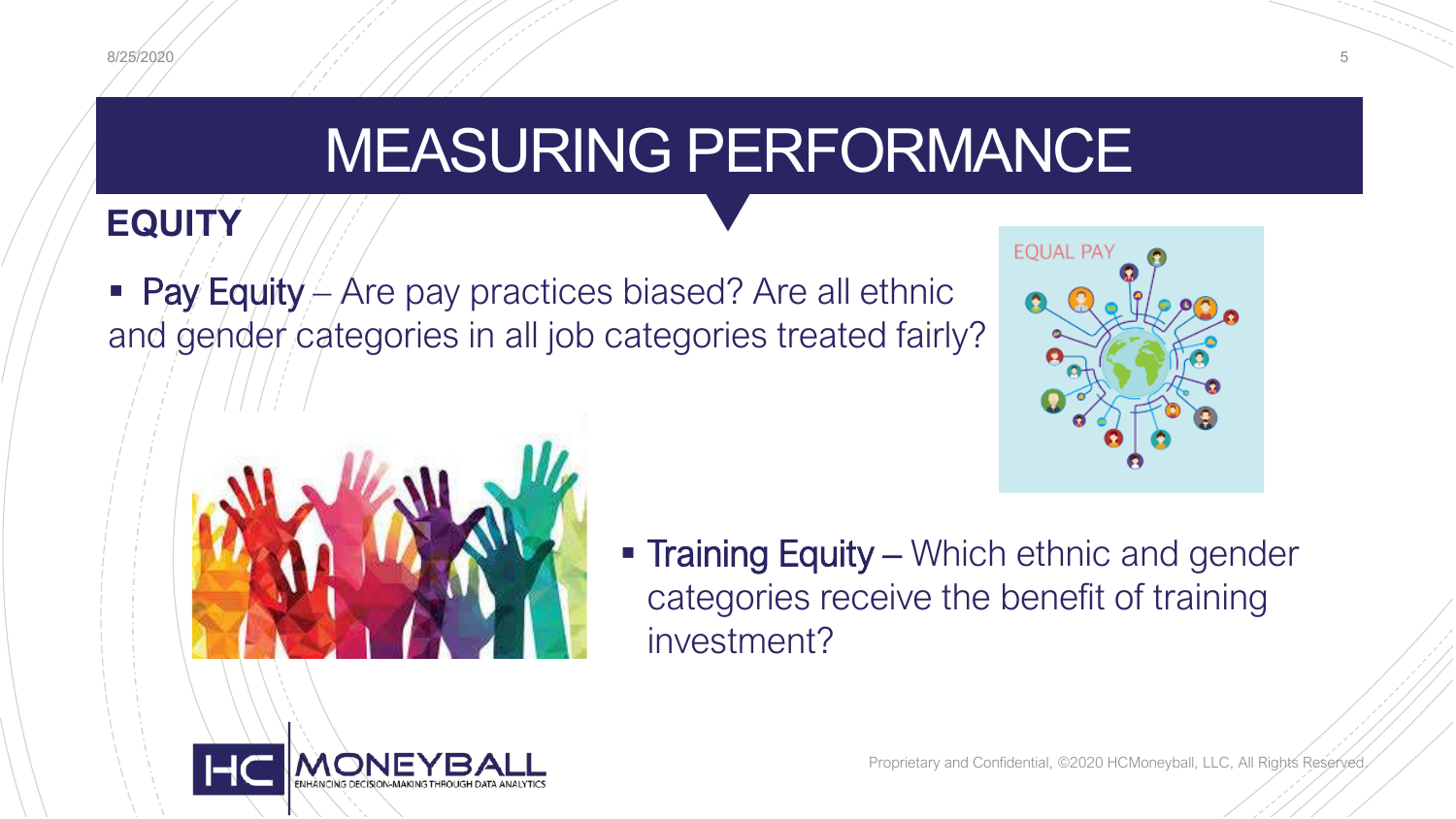# MEASURING PERFORMANCE

### **EQUITY**

**Mobility/Advancement Equity – Are all ethnic and gender categories** provided the same opportunities for mobility and advancement?





• Velocity Equity – Do certain EEO, gender and ethnic categories experience privilege in the speed at which they experience mobility, advancement, and training?

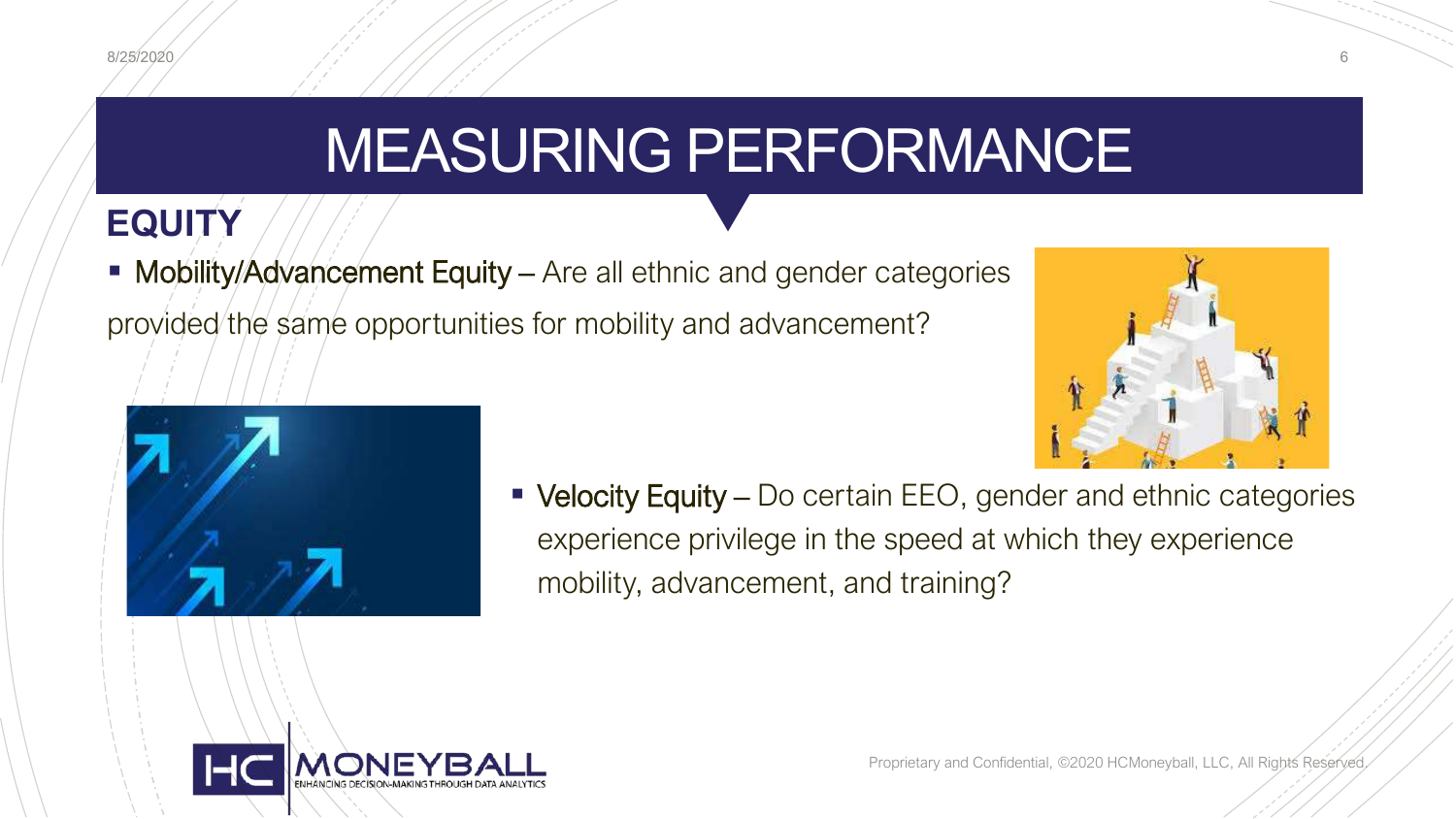# MEASURING PERFORMANCE

### **EQUITY EQUITY**

**- Attrition Equity** – Which ethnic, gender and  $EEO$ categories leave and at what pace?





**Recruitment Equity** – Do candidate pools represent a diverse slate? Do they reflect the composition of the available labor market? Are candidates screened and selected in an unbiased way? Are job offers made equitably? Are candidates in all demographics accepting extended job offers?

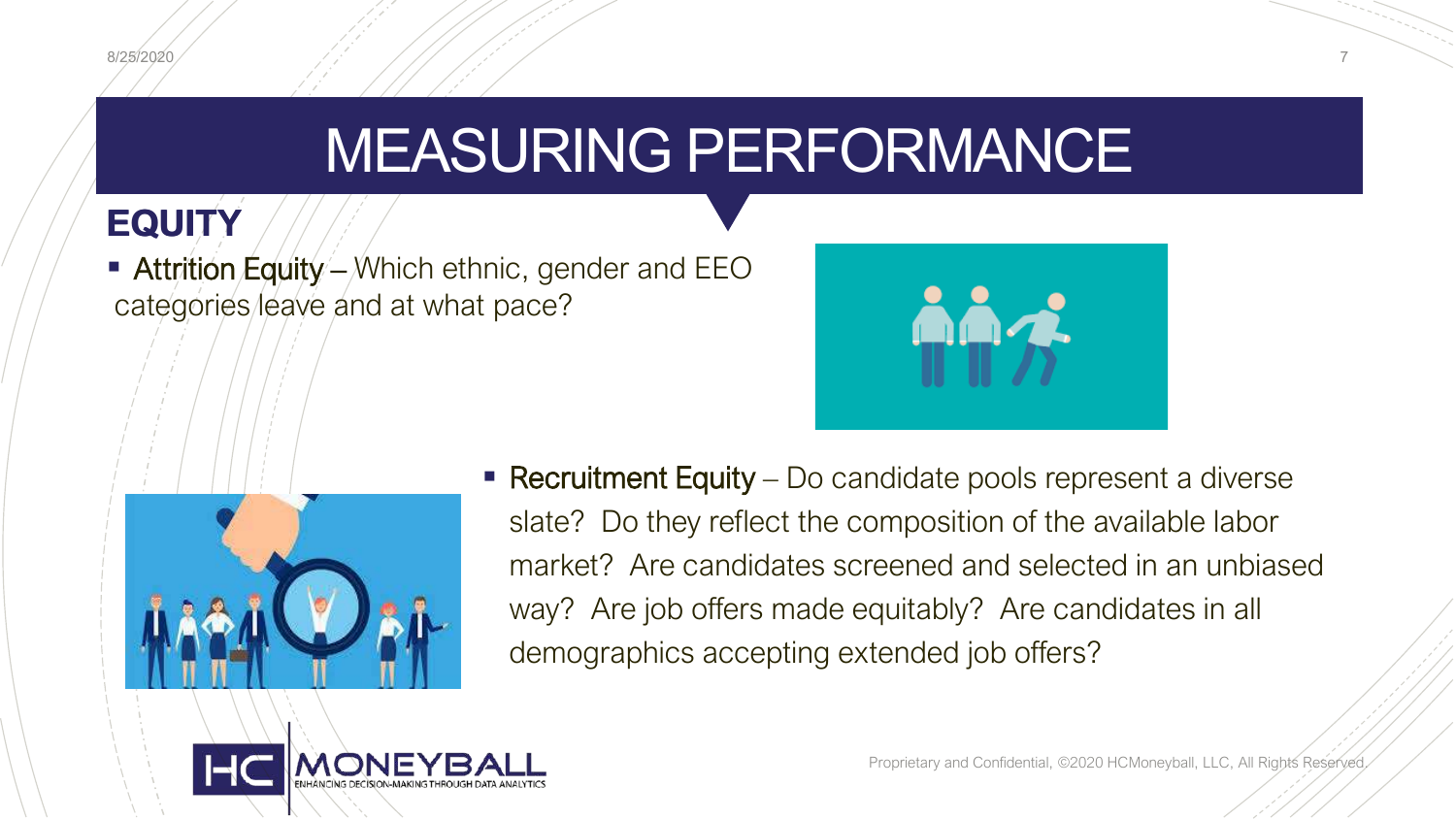### Data Requirements

In addition, collect monthly information on pay (wages and bonuses), lateral moves, promotions, terminations (regrettable and involuntary), training programs (number or hours), applicants, candidates interviewed, offers made, offers accepted

 $1111$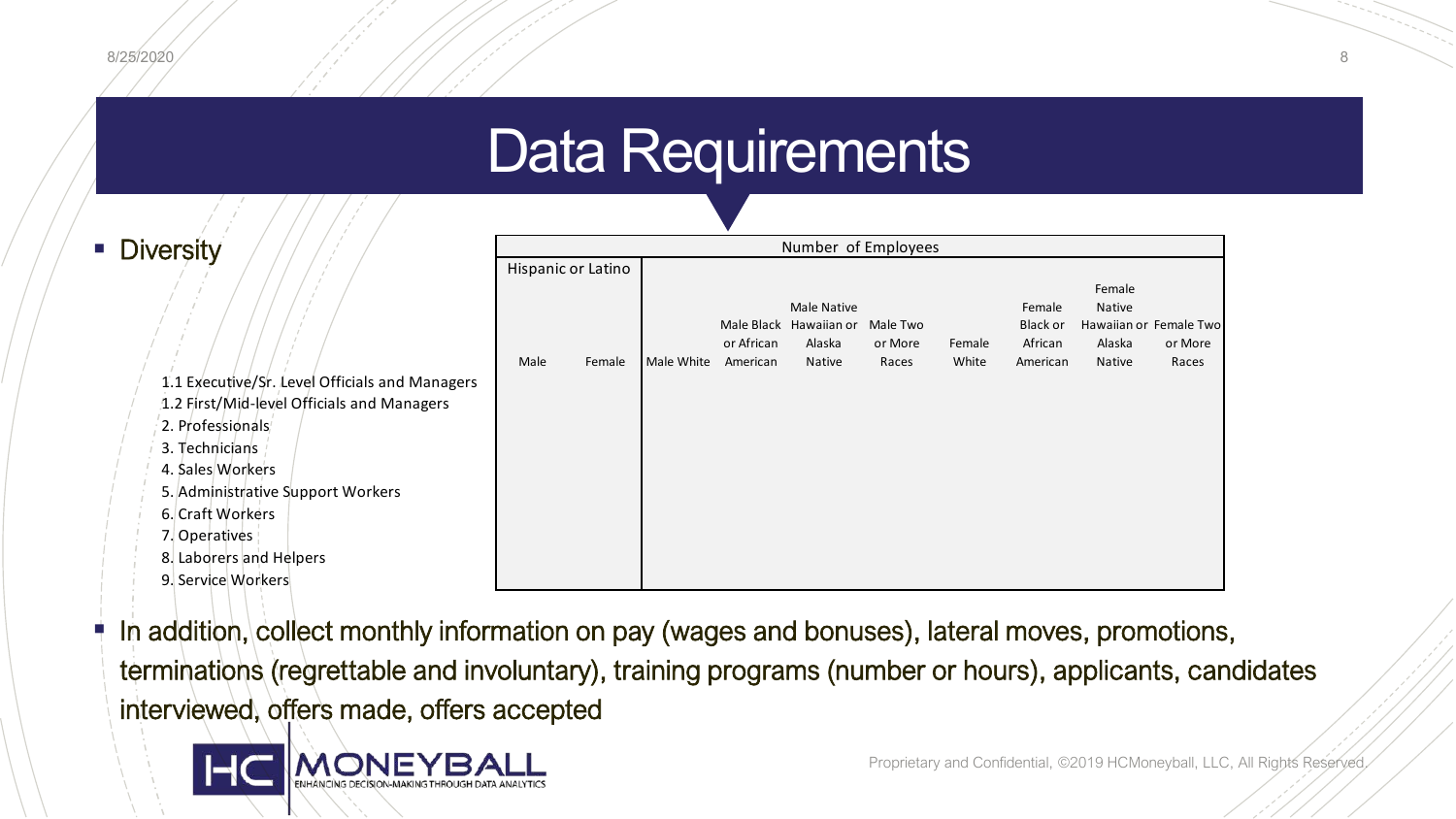# AUDIT to ESTABLISH A BASELINE

**PAY EQUITY**



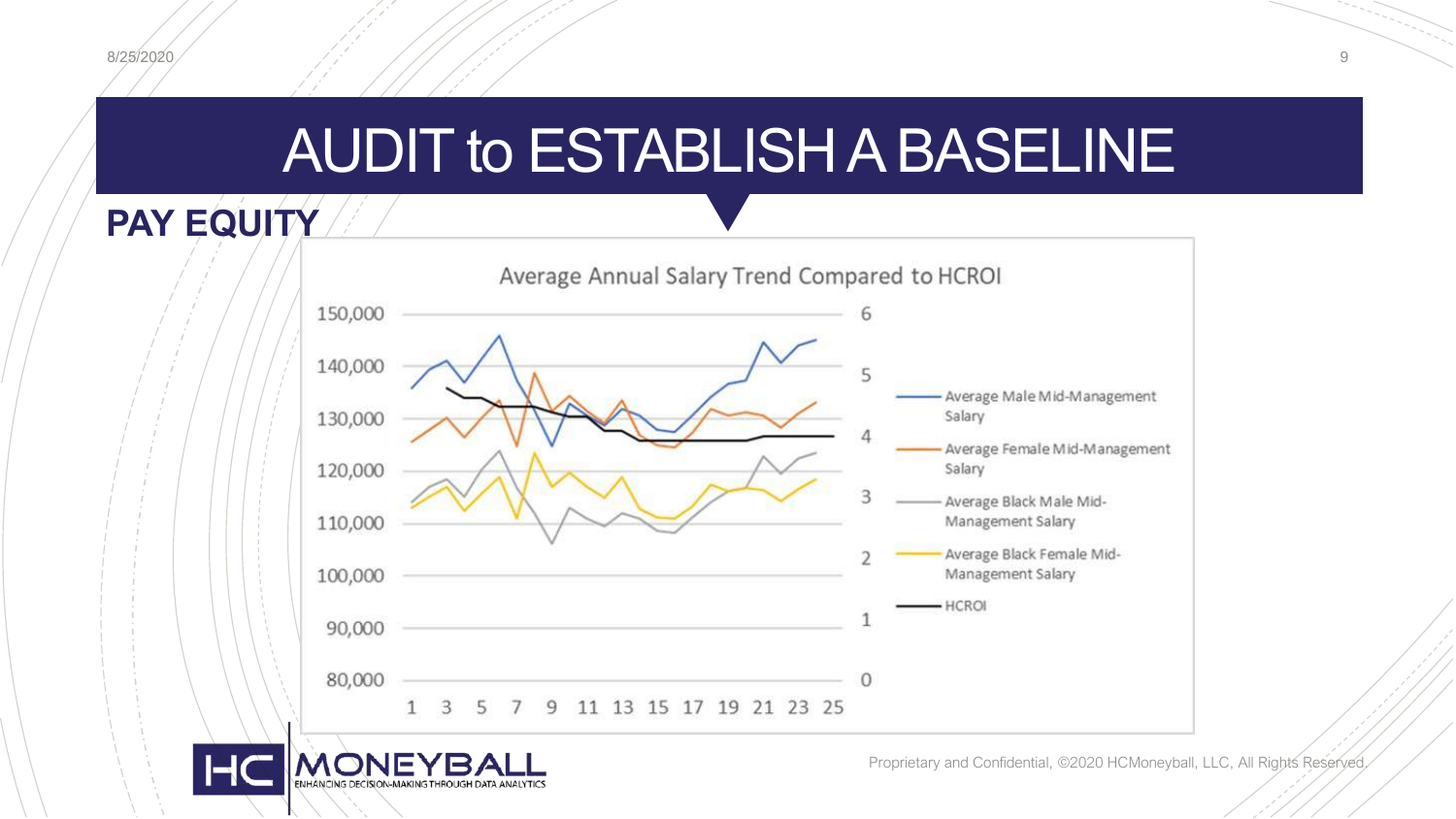### DEVELOPING STRATEGIES



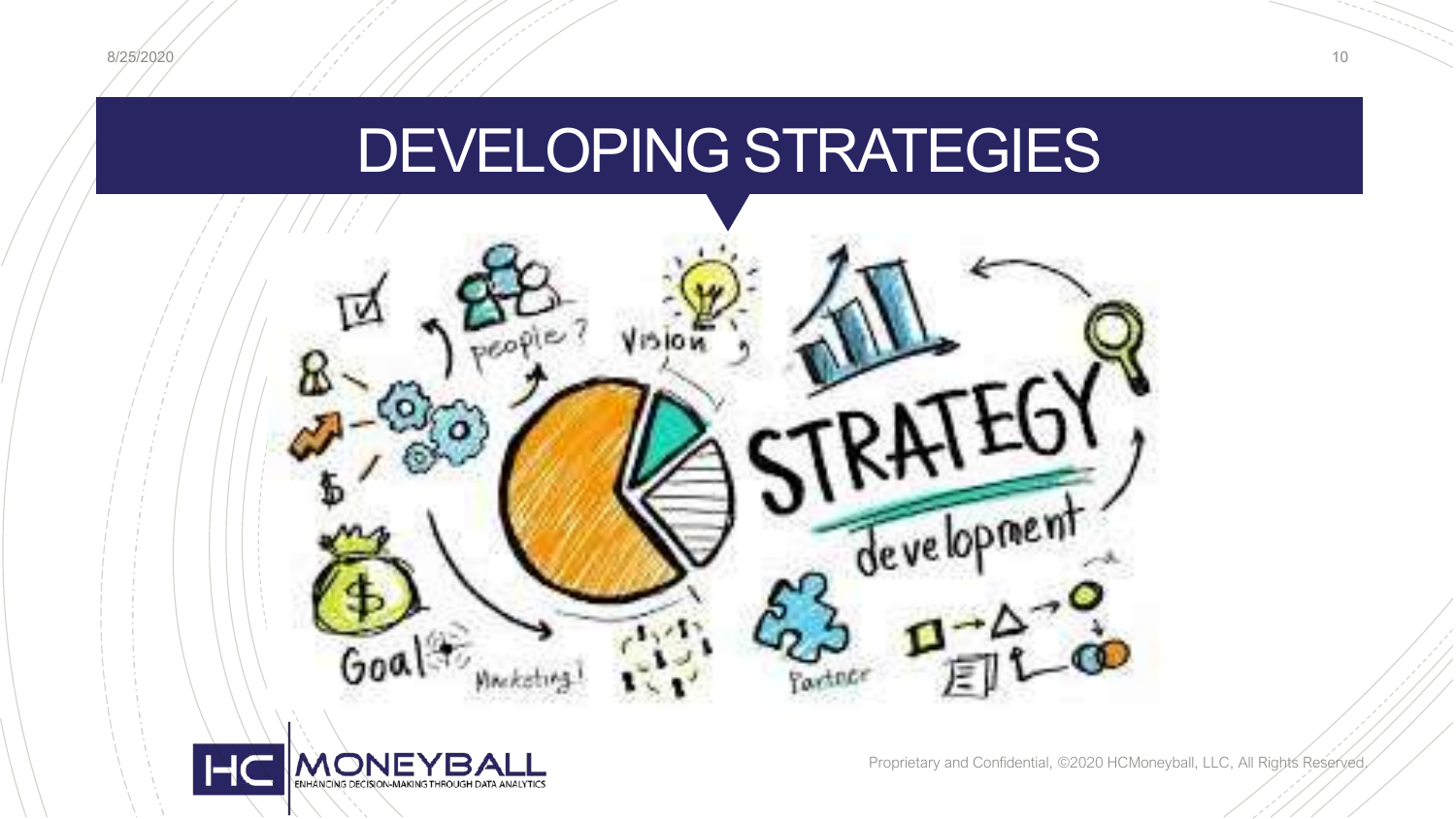

# COMMUNICATIONS is CRITICAL!